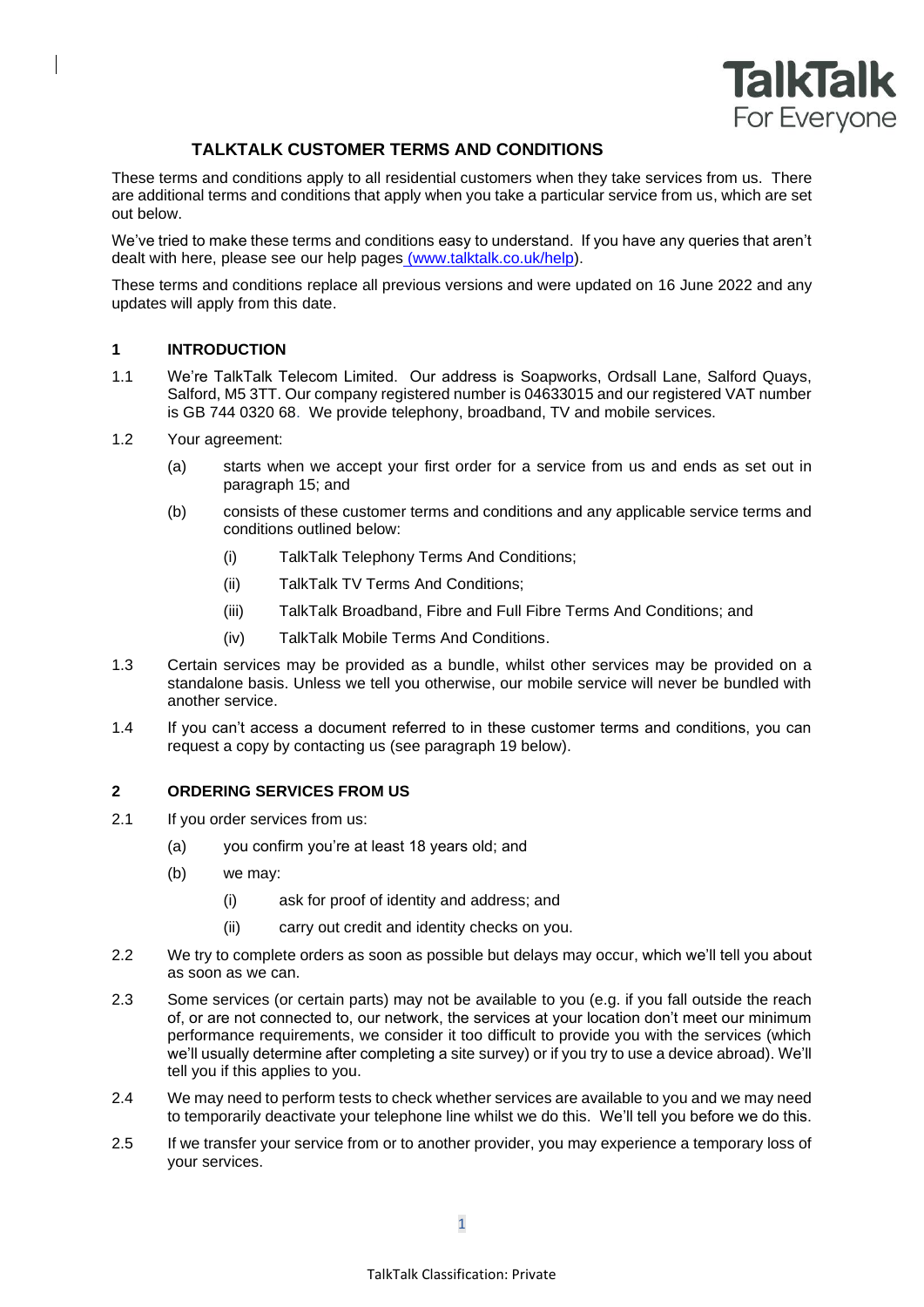

2.6 If you ask us to port your telephone number from or to another provider, we'll try to do this wherever possible. If we can't, we'll tell you your options.

## <span id="page-1-0"></span>**3 CHANGING YOUR MIND**

- 3.1 You may cancel your order by contacting us (see paragraph 19 below):
	- (a) in the first 20 days after our acceptance of your order; or
	- (b) if you've ordered equipment, such as a set top box, a powerline adapter or a mobile device, in the first 14 days after receipt of such equipment.
- 3.2 If you do cancel, you must return any equipment provided to you (such as a router) within 14 days of cancellation. If you don't return the equipment, you'll have to pay the full equipment price, excluding any discounts you've received (if you subsequently return the equipment, we'll refund any amount you've been charged for it).
- 3.3 We'll advise how to return equipment when you cancel. You'll be responsible for the cost of return.
- 3.4 If the returned equipment is worth less than its original value due to use or damage, your refund will reflect this. If you've opened the packaging of a mobile device, this may reduce its value.
- 3.5 If you follow the above cancellation procedure, you'll receive a refund:
	- (a) within 14 days of your cancellation; or
	- (b) if we've sent you equipment, within 14 days of us receiving the returned equipment (or evidence that you've sent it).
- 3.6 Please note:
	- (a) you can't cancel Boosts on their own under this paragraph [3](#page-1-0) (see paragraph [11](#page-5-0) for further details about Boosts);
	- (b) we may have discounted certain equipment or services or provided them for free. If so, and we still have to pay someone else for these (e.g. we have to pay Openreach and/or any other supplier, who we rely on for certain services, a fee for installing a new line at your premises) you may have to pay us the difference between what you paid and what we have to pay;
	- (c) if you asked us to provide a service before the end of the applicable cancellation period stated in paragraph 3.1 above, you must pay for any service you receive up to disconnection of that service;
	- (d) if you want to cancel outside the applicable cancellation period stated in paragraph 3.1 above, you must do so in accordance with paragraph [15;](#page-7-0) and
	- (e) if you order a new service from us before the minimum period of the service that you are currently on has ended and you then change your mind, you will be put back onto the service (or an equivalent) that you were on previously and the minimum period you were on before will still apply.

## **4 WHEN A SERVICE STARTS AND ENDS**

- 4.1 A service starts on the date it goes live and ends as set out in this agreement.
- <span id="page-1-1"></span>4.2 Some of our services have a minimum period starting from your go live date, which will be no longer than 24 months and which we'll tell you about when you order. This means you may be charged a fee to compensate us for our losses if you end the service before the end of that minimum period. Details of the fee you'll be charged can be found a[t www.talktalk.co.uk/cancel.](http://www.talktalk.co.uk/cancel)
- 4.3 If we agree to renew or upgrade any service, a new minimum period may apply from the date of your renewal or upgrade. We'll tell you if this is the case.

## **5 ENGINEER VISITS**

5.1 If you agree to an engineer visit, someone over 18 must be present.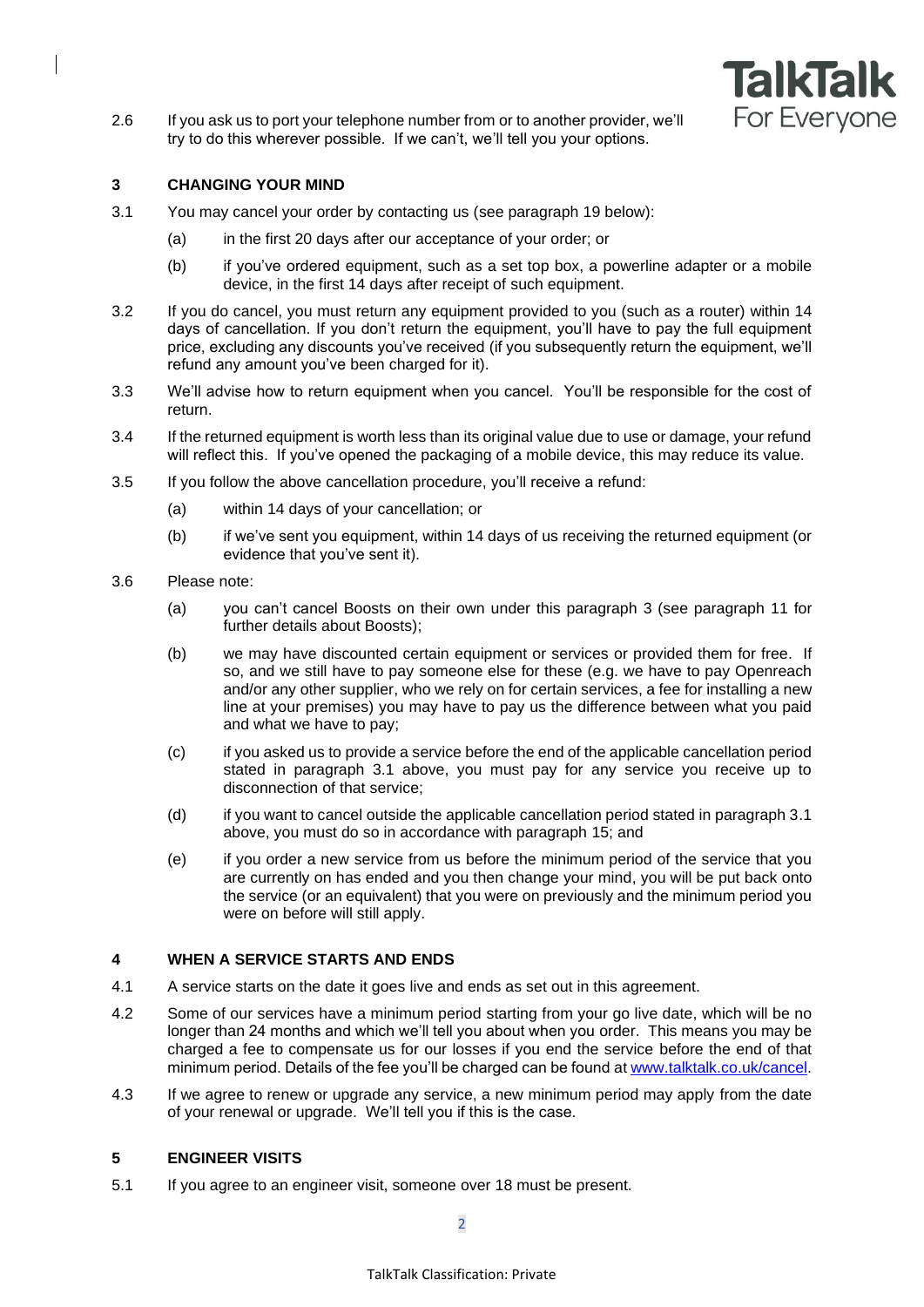

- 5.2 We may charge a fee (the cost of which we'll tell you about before the visit) if:
	- (a) the engineer can't complete their inspection as they can't access the property or equipment;
	- (b) on inspection:
		- (i) the property or your equipment is unsafe;
		- (ii) we determine that no fault exists; or
		- (iii) we reasonably believe a fault was caused by you, your equipment or your property; or
	- (c) we have to undertake work over and above what we would usually carry out (e.g. we have to move your telephone master socket or, you don't consent to this work, and we can't provide the relevant service).
- 5.3 If you ask us to upgrade a service, but don't consent to necessary engineering work, you'll stay on your current service.
- 5.4 You may re-schedule an installation visit once without incurring a fee as long as you tell us by any deadline we give you. If you cancel an installation visit, we may charge a fee, which we'll tell you about before you cancel.
- 5.5 If we need to cancel or change the time of an engineer visit, we'll give you as much notice as we can.
- 5.6 If we perform engineering work at your property, we won't reverse this work when your services end.

## **6 USE OF THE SERVICES**

- <span id="page-2-0"></span>6.1 You may not use your services, or allow your services to be used:
	- (a) for business purposes, unless otherwise agreed in writing;
	- (b) to send, communicate, knowingly receive, upload, download or use any material or make any calls that are offensive, abusive, indecent, defamatory, obscene, menacing, cause annoyance, inconvenience, needless anxiety or are intended to deceive;
	- (c) to download, possess or transmit in any way illegal material;
	- (d) to engage in criminal, illegal or unlawful activities;
	- (e) to violate or infringe the rights or property of any person, including rights of copyright and any other intellectual property rights, privacy or confidentiality;
	- (f) to intentionally impair or attempt to impair, without authorisation, the operation of any computer, prevent or hinder access to any program or data held in any computer or to impair the operation of any such program or the reliability of any such data;
	- (g) via a device allowing the routing or re-routing of such services on, from or to our network; or
	- (h) in such a way, or in such amount, that will have an adverse impact on our network (or any part of it), our customers or our brand or that contravenes any of our applicable acceptable use policies or general internet standards.
- 6.2 All of our services that enable you to make calls allow you to access the emergency services by dialling 112 or 999. The identity of your telephone number will be sent to the emergency services when we set up your telephone line and if you contact them.
- 6.3 Our services are provided to many customers and we owe them a duty as a whole to preserve our network integrity and to avoid network degradation. Although we don't normally measure and shape traffic, if we consider it necessary, we may, in limited circumstances, have to change the services, or manage your use of, or access to, the services as we see fit. This may impact the quality of the services. Our current traffic management policy is set out at [www.talktalk.co.uk/traffic-management.](http://www.talktalk.co.uk/traffic-management)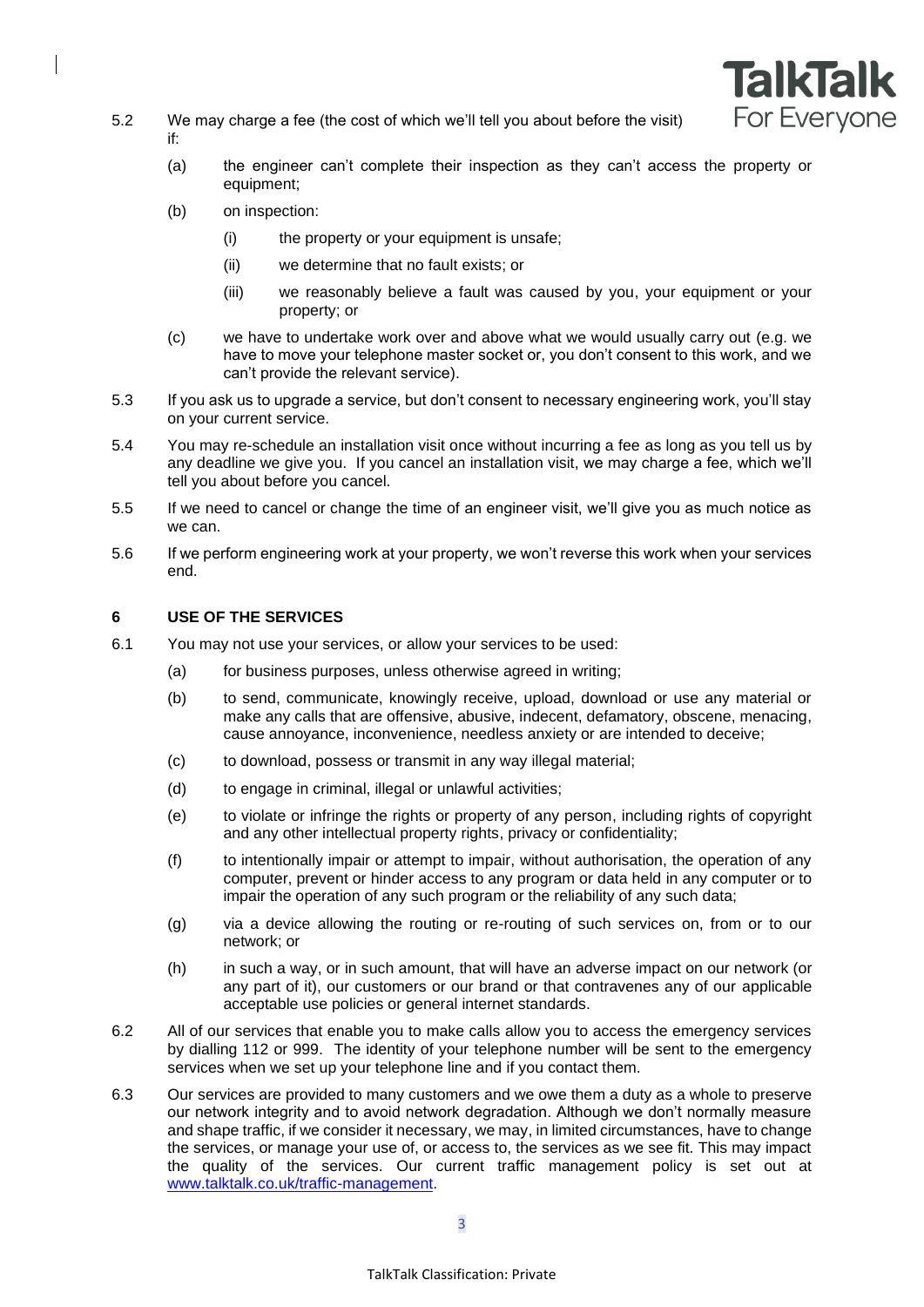

- 6.4 You may set, and change, a monthly allowance on your account to help control your spending (please visit My Account at [www.talktalk.co.uk/myaccount](http://www.talktalk.co.uk/myaccount) for further details). We can't always stop you exceeding your allowance (e.g. there may be a delay between you exceeding your allowance and our systems processing it). If you do exceed your allowance, we'll tell you as soon as we can and we may:
	- (a) stop you from renting films and making calls (except for calls to the emergency services); and
	- (b) charge you for use above your allowance.
- 6.5 Certain services are provided by third parties (e.g. the Netflix service). To use these services, you may need to download a third party app and accept their terms and conditions and/or privacy policy. You may need a mobile device to access such third party services. We will tell you if this is the case and what the minimum service requirements are.
- 6.6 If you ask us, we'll exclude your details from national directories and directory enquiry services.

## **7 EQUIPMENT PROVIDED BY US**

- 7.1 To receive a service you may need to use certain necessary equipment provided by us and this may include a router or a set top box.
- 7.2 All such necessary equipment will be owned by us apart from the following equipment which you will own:
	- (a) any router, mesh networking device, set top box and/or digital voice adapter that we send you as part of a new service with us; and
	- (b) any equipment that you have paid for.

If we choose to replace your router or set top box outside of any warranty period (which is usually 12 months) without charging you for it, we'll own such replacement equipment, unless we agree otherwise.

- 7.3 You agree that in order to provide a service to you we can:
	- (a) install, keep and use any necessary equipment at your home;
	- (b) enter your premises for the connection, maintenance, modification, replacement or removal of any such equipment; and
	- (c) if applicable, connect remotely to any such equipment to manage, repair or upgrade it.
- 7.4 We only provide the equipment we tell you we'll provide. Other equipment may be available from us at an additional cost. If you want to buy such equipment, we'll confirm the price when you order.
- 7.5 We're only responsible for, and can only support, equipment provided by us during the period of the applicable contract with us. We can't guarantee that the services will work with other equipment and certain equipment may be restricted to use only on our network or with a certain package offer. We will tell you if this is the case.
- 7.6 You must look after our equipment and not tamper with it, keep all original packaging and store and use it in accordance with the manufacturer's instructions. If you damage it or the packaging is lost, you may need to pay for it. You may need to return our equipment to us and we'll tell you if this is the case.
- 7.7 Equipment may be 'as new', which means it's been refurbished or repackaged but looks and operates as if new.
- 7.8 We're under a legal duty to supply equipment that is in conformity with this agreement. Any equipment we send you will be as described. You must inspect equipment on receipt and tell us about any issues within 30 days. We'll tell you what to do next. If we ask you to return equipment, you must do so within 30 days of our request. We'll send you a pre-paid bag in which to return the equipment.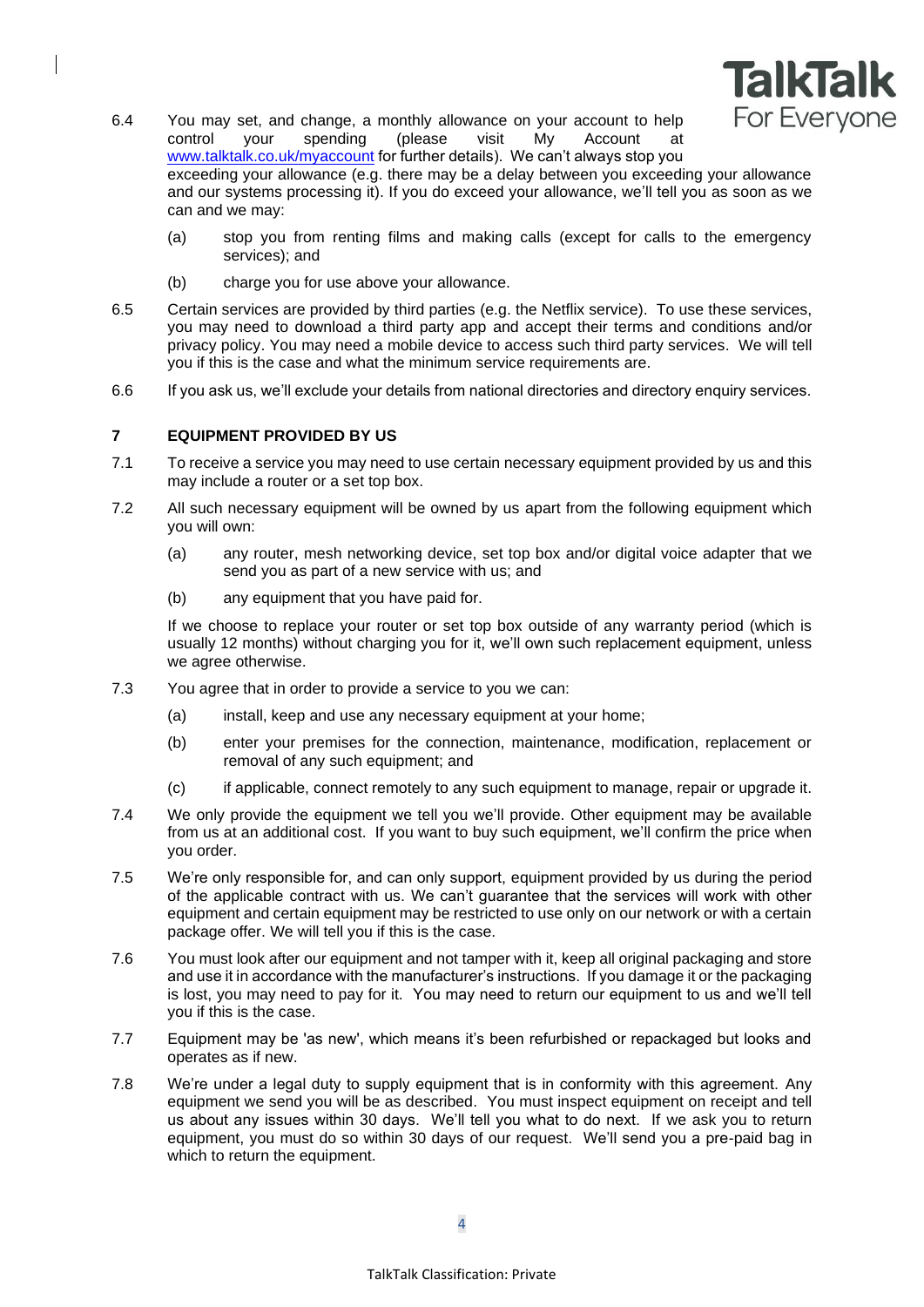

- 7.9 We may ask you to install certain equipment yourself, in which case we'll send you instructions. If you can't, or don't want to do this yourself, we'll send an engineer if you ask for one. Other equipment needs to be installed by an engineer. We'll tell you if this applies. We may charge for these engineer visits, which we'll tell you about before the visit.
- 7.10 If you need, or are required, to return any equipment to us, and are unsure how to do this, please contact us (see paragraph 19 below). You're responsible for this equipment until we receive it. If we don't receive it, we may charge you for it.
- 7.11 You may not connect equipment to our network that may harm it or other customers' equipment or services. If you do, you must immediately disconnect it, or allow us to, at your expense.

## **8 WHAT WE BOTH WILL DO**

- 8.1 We'll use reasonable skill and care in providing the services but, given the nature of the services, we can't guarantee that they'll be continuously available or error free (e.g. there may be geographical, atmospheric or environmental factors that affect the services).
- 8.2 We try to keep your data and communications secure; however, for reasons beyond our control, these may be unlawfully intercepted. If they are, we'll investigate and advise on next steps.
- 8.3 You must:
	- (a) comply with our, and our representatives', reasonable instructions about the services;
	- (b) have all necessary consents or permissions required for us to provide a service (e.g. permission to lay cables from the street to your home or, if you're a tenant, your landlord's consent);
	- (c) tell us if you change your name, your address, your email address, your payment details or anything else which we may need to know about;
	- (d) keep usernames, passwords and PINs safe; and
	- (e) use our services in accordance with any applicable fair use policies we tell you about, including at [www.talktalk.co.uk/fairusepolicy,](http://www.talktalk.co.uk/fairusepolicy) which may be updated by us.
- 8.4 Whilst any anti-virus software or other security features provided by us should be effective, we can't guarantee they always will be. You should back up your data to protect against loss or corruption.

### **9 CHARGES AND PAYMENT**

- 9.1 We'll tell you the charges for the services when you order or they'll be as detailed in any applicable service terms and conditions or on our pricing page [\(www.talktalk.co.uk/pricing\)](http://www.talktalk.co.uk/pricing). These charges may include a charge for:
	- (a) installing a new line and/or equipment at your premises;
	- (b) connecting you to our network; and
	- (c) re-connecting you to our network if you've been disconnected.
- 9.2 Each year a price increase will be applied to your charges except when we've agreed otherwise with you. We'll tell you when the price increase applies for each service. The increase will be rounded to the nearest penny and will be calculated by multiplying your existing charges by the combined percentage figure of both:
	- (a) the Consumer Price Index rate figure published by the Office for National Statistics in January of the relevant year (but not including any negative rates); and
	- (b) 3.7%.
- 9.3 You're responsible for paying all charges that you, and any person accessing your services, incur.
- 9.4 We, or a third party on our behalf, will send you a bill for services, usually within 30 days of them starting. After that, we'll usually bill you monthly.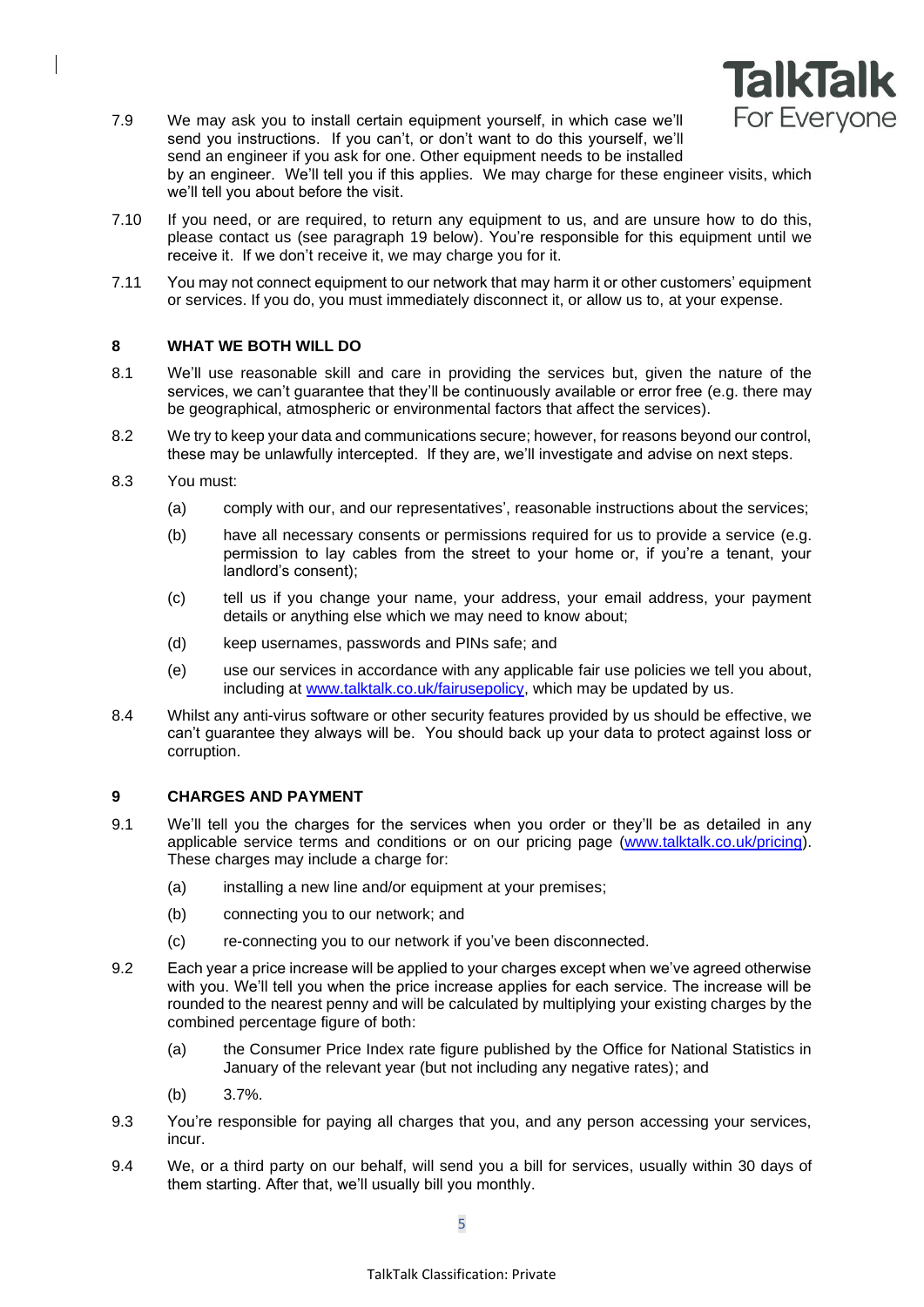

- 9.5 We normally send bills in advance except for usage charges (e.g. call charges), which are billed after they're incurred. Charges for periods of less than a month are calculated on a pro-rata basis.
- 9.6 You'll receive bills in electronic form, unless you tell us you want paper bills. If you choose paper, we'll charge you an additional amount, which we'll tell you about when you request the change.
- 9.7 Bills must be paid by direct debit. If they're not, we may charge you a reasonable fee to cover our costs. We'll collect payments on the date shown on your bill. If payment is rejected, we may:
	- (a) charge you a reasonable fee to cover our costs; and
	- (b) lower your credit limit with us.
- 9.8 All charges include VAT, unless otherwise agreed.
- 9.9 If you think your charges are wrong, you must tell us immediately so we can investigate. You must pay all undisputed charges. We won't suspend or end a service whilst we investigate disputed charges.
- 9.10 If you don't pay any undisputed part of your bill by the due date, we may:
	- (a) charge a reasonable administration fee or interest on the overdue amount at 4% a year above the base rate of HSBC Bank plc from time to time. Interest shall accrue daily from the due date to the date of actual payment, whether before or after a court judgment; and
	- (b) notify credit reference agencies of your non-payment.
- 9.11 At the end of a service, all outstanding sums and any cancellation charges, including those we may incur from a third party for disconnecting your service, will become immediately due and payable.

## **10 CREDIT CONDITIONS**

- 10.1 If we're unsure of your credit history, we may ask you for a deposit or impose credit conditions. If you don't pay this deposit or you break these conditions, we may:
	- (a) require you to make a payment to pay off any unpaid charges or to cover future charges;
	- (b) place, or change, a credit limit on your account; or
	- (c) suspend, restrict or disconnect your services.
- 10.2 We may keep your deposit until your agreement ends and may use it at any time to pay unpaid charges. We don't pay interest on deposits.
- 10.3 If you exceed a credit limit, you'll be liable for all charges, including those exceeding your credit limit. If you'd like to discuss increasing your credit limit, please contact us (see paragraph 19 below).
- 10.4 We may also set, or change, a credit limit, if your usage is significantly different to a typical customer.

## <span id="page-5-0"></span>**11 PROMOTIONS AND BOOSTS**

- 11.1 Where we offer promotions or Boosts, there may be additional terms and conditions that apply, which we'll tell you about when you order. By taking these promotions or Boosts, you agree to these additional terms and conditions.
- 11.2 Boosts have a minimum duration of one month and you'll continue to receive them:
	- (a) after this period until you tell us you want a Boost to stop by giving us at least 48 hours' notice; or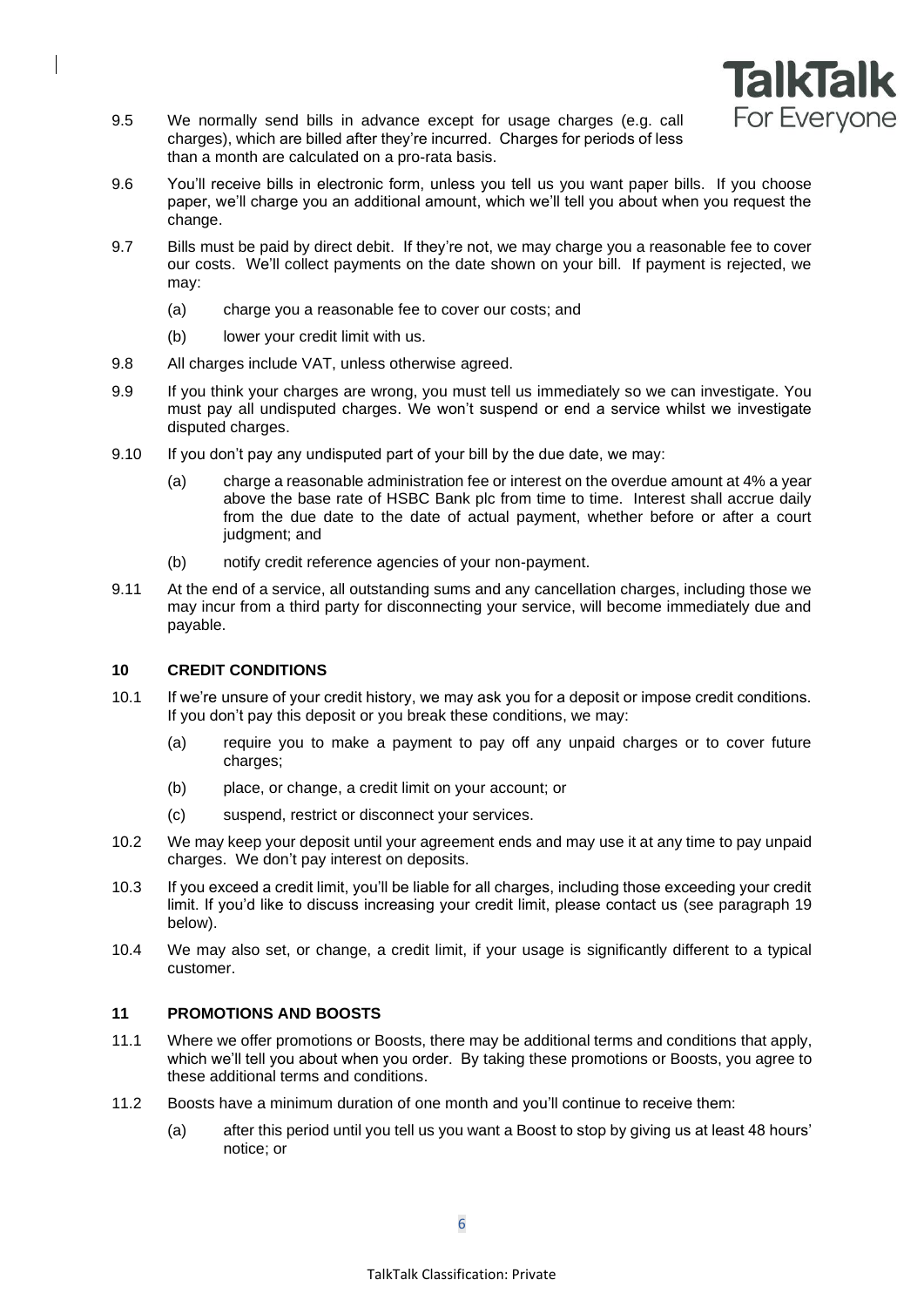

(b) until we tell you we're going to stop a Boost, or any part of a Boost, by giving you at least 48 hours' notice,

in which case we'll give you a pro-rata credit for any charges paid.

11.3 Unless you tell us 48 hours before the end of your billing period, you may be charged for the following month as well.

## **12 CALL MONITORING**

- 12.1 We, or our representatives, may monitor or record your communications:
	- (a) for business purposes, such as quality control and training;
	- (b) to prevent unauthorised use of our systems;
	- (c) to ensure effective systems operation; and
	- (d) in order to prevent or detect crime.

## **13 OUR LIABILITY TO YOU**

- 13.1 We're only liable for losses that could reasonably be expected to occur when we entered into this agreement.
- 13.2 Whether or not losses could reasonably be expected to occur when we entered into this agreement, we're not liable for:
	- (a) loss of data or information;
	- (b) business losses, such as loss of profits or loss of revenue;
	- (c) loss of income;
	- (d) loss of your time;
	- (e) problems caused by other network operators/providers of telecommunications services;
	- (f) losses caused by third party services, applications, equipment or goods, content or viruses that you access or use through the services; or
	- (g) the failure of any alarm or monitoring (including health) system or any other services, applications equipment or goods not provided or supplied by us that you try to run over our network or services.
- 13.3 Our total liability to you shall be limited to £5,000 for any one incident or series of related incidents.
- 13.4 Nothing in these terms excludes or limits our liability for anything we can't exclude or limit by law.

## **14 OUR RIGHTS TO SUSPEND, RESTRICT OR DISCONNECT THE SERVICES**

- <span id="page-6-5"></span><span id="page-6-4"></span><span id="page-6-3"></span><span id="page-6-2"></span><span id="page-6-1"></span><span id="page-6-0"></span>14.1 We may suspend, restrict or disconnect any, or all, of the services, including equipment or goods provided or supplied by us, if:
	- (a) our network breaks down or needs maintenance;
	- (b) you break or we reasonably suspect that you've broken any important term of your agreement (e.g. paragraph [6.1](#page-2-0) or paragraph 8.3(e));
	- (c) you fail to pay your bill or any charges within 7 days of our reminder;
	- (d) we're required to for legal or regulatory reasons;
	- (e) we're no longer able to provide a service (or any part of it);
	- (f) you're abusive or threatening, make unreasonable demands on us, including on our time, or abuse our processes;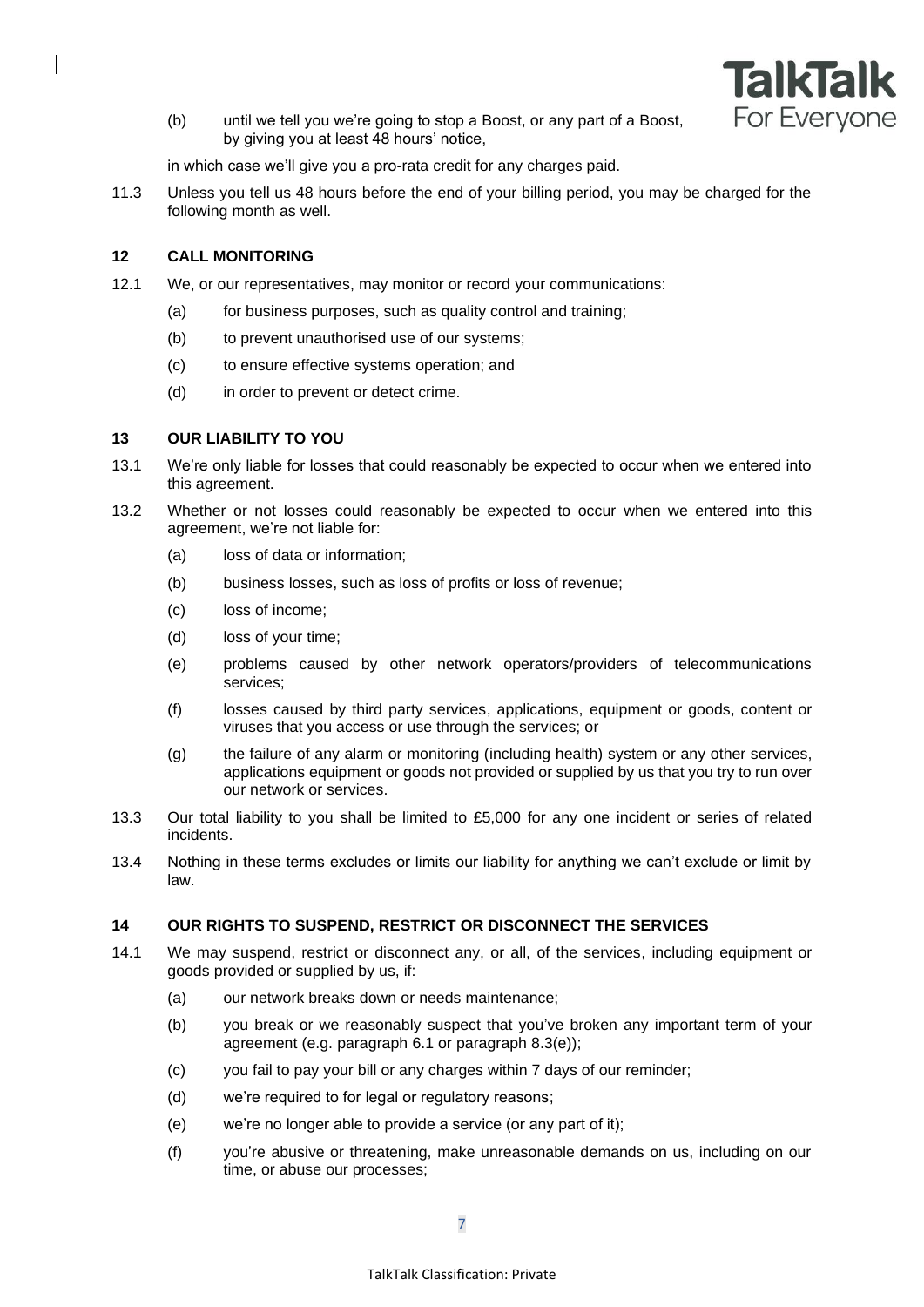

- <span id="page-7-1"></span>(g) we suspend or restrict a related service;
- <span id="page-7-2"></span>(h) your usage of the services is in excess of what we'd expect from a typical customer;
- (i) your SIM card is lost or stolen; or
- (j) we believe your services or your credit or debit card have been used fraudulently.
- 14.2 Where we suspend, restrict or disconnect a service, your agreement will continue and, unless we've suspended, restricted or disconnected under paragraphs [14.1\(a\),](#page-6-0) [14.1\(d\)](#page-6-1) or [14.1\(e\),](#page-6-2) we may require you to pay:
	- (a) our reasonable costs for suspending or restricting the services and resuming them; and
	- (b) your charges.

#### <span id="page-7-0"></span>**15 HOW EITHER OF US CAN END A SERVICE OR YOUR AGREEMENT**

- 15.1 If you want to end a service or your agreement with us, please contact us (see paragraph 19 below). If any service is in its minimum period, you may have to pay a fee as set out in paragraph [4.2.](#page-1-1) If you want to cancel your order with us, please follow the procedure in paragraph [3](#page-1-0) above.
- 15.2 If you want to end a service or your agreement with us outside the minimum period you will have to contact us in writing or by phone to give 30 days' notice; however, if you're transferring to another telephone or broadband provider, we'll accept that you've given us sufficient notice when we receive notice from them. Unless we tell you otherwise, we will give you 30 days' written notice if we want to end a service outside the minimum period.
- 15.3 You may immediately end your agreement by giving us written notice:
	- (a) if we break any important term of your agreement and don't fix it within 45 days of being asked to do so, subject to paragraph [20;](#page-8-0) or
	- (b) as set out in paragraph [16.2.](#page-8-1)
- 15.4 We may immediately end your agreement by giving you written notice if:
	- (a) we're entitled to suspend, restrict or disconnect any, or all, of the services under paragraphs [14.1\(b\),](#page-6-3) [14.1\(c\),](#page-6-4) [14.1\(d\),](#page-6-1) [14.1\(e\),](#page-6-2) [14.1\(f\),](#page-6-5) [14.1\(g\)](#page-7-1) or [14.1\(h\);](#page-7-2)
	- (b) we believe your services are being used fraudulently; or
	- (c) you become bankrupt, enter into an individual voluntary arrangement or anything similar.
- 15.5 If either of us ends a service and/or your agreement:
	- (a) any equipment or goods provided or supplied by us may be permanently disconnected or restricted depending on the circumstances e.g. if you haven't paid your bill;
	- (b) any unused goodwill credits will be used to pay outstanding charges on your account. If any remain after we've accounted for all outstanding charges, the goodwill credits will be cancelled; and
	- (c) any positive credit balance will be used to pay outstanding charges on your account. If you still have a positive credit after the deductions for outstanding charges, we'll tell you how to claim it.
- 15.6 Certain services are dependent on other services (e.g. you can only take our TV service if you continue taking our broadband service). If we or you end one service we may need to end another. If this is the case, we'll tell you.

### **16 MAKING CHANGES**

16.1 We may need to change your services, equipment, charges or agreement for legal, regulatory or business reasons. If so, we'll tell you about this in writing or by publishing a notice or updated terms and conditions on our website.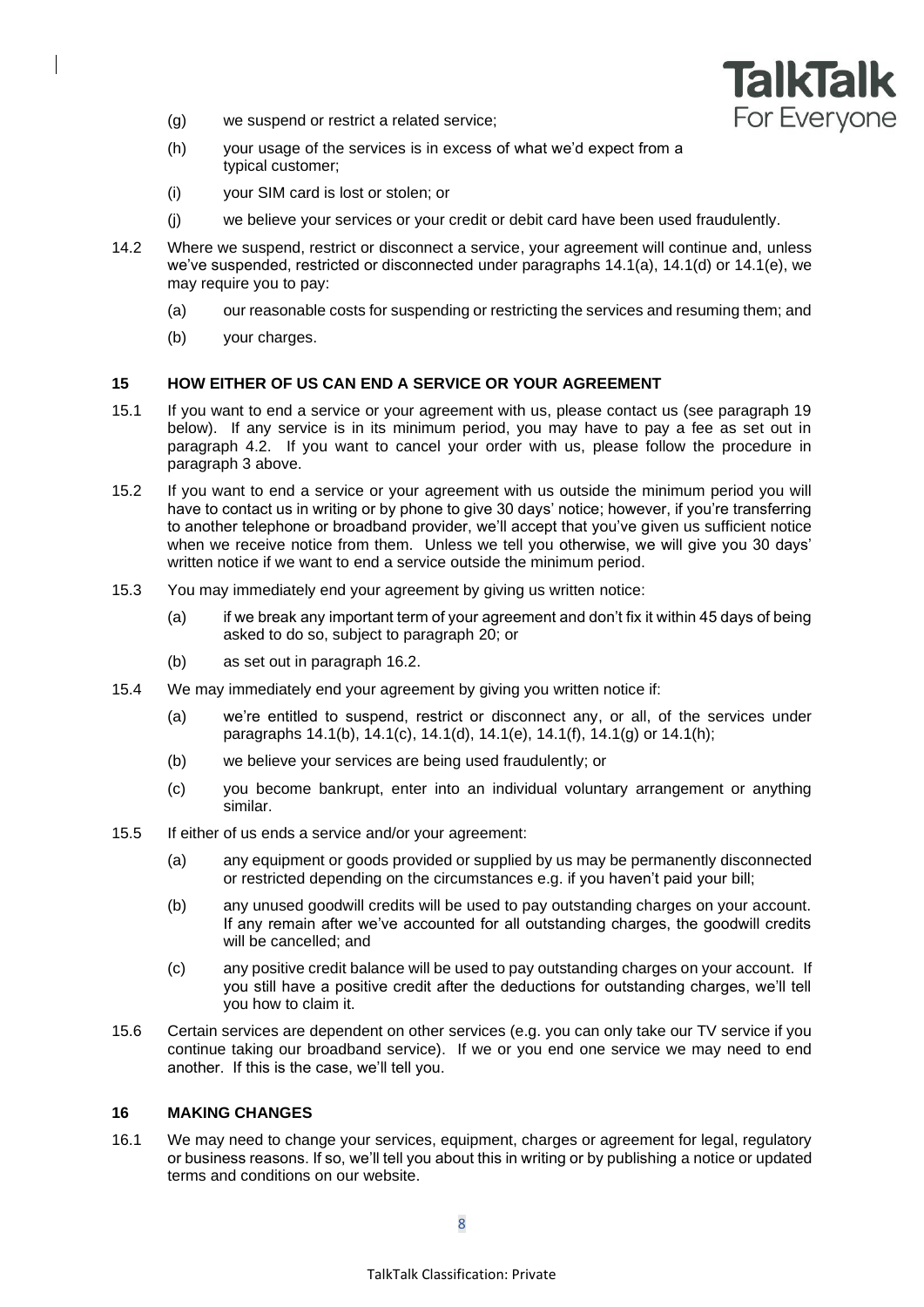

- <span id="page-8-1"></span>16.2 Except for any changes which are:
	- (a) a price increase referred to in paragraph 9.2 above;
	- (b) of an administrative nature and have no direct negative effect on you; or
	- (c) directly imposed by law or by a court or regulatory body with authority to do so,

we'll give you at least 30 days' written notice (by letter, email, SMS or via your monthly bill). If you object, you may end your agreement without charge (other than accrued charges), provided you contact us (see paragraph 19 below) within 30 days of receiving the notification. If the change is to your mobile agreement, you may only end your mobile agreement as this is a standalone agreement, unless we've told you otherwise.

### **17 MOVING HOUSE**

- 17.1 If you're moving house and want to continue using the services, you must tell us at least 14 days before so we can cancel your old service. Further important information is available on our [moving home page](http://help2.talktalk.co.uk/moving-home-talktalk-1#tabdisplay_1) [\(www.talktalk.co.uk/movinghome\)](http://www.talktalk.co.uk/movinghome), including that we may need to start you on a new contract and there may be an additional charge.
- 17.2 We'll try our best to transfer the services but, if we can't transfer some or all of them, and any are in the minimum period, you may have to pay the charges to the end of the minimum period.

### **18 HOW WE USE YOUR INFORMATION**

18.1 We take privacy very seriously. We're committed to protecting and preserving any information you give to us and to being transparent about what information we hold and how we use it. We'll only use your information in accordance with our Privacy Policy [\(www.talktalk.co.uk/legal/privacy-policy\)](http://www.talktalk.co.uk/legal/privacy-policy), which you agree to by ordering or using a service.

### <span id="page-8-2"></span>**19 CONTACTING EACH OTHER**

- 19.1 If you can't find what you're looking for on our help pages [\(www.talktalk.co.uk/help\)](http://www.talktalk.co.uk/help) or by chatting to our online chat agents, you can contact us by telephoning customer services on freephone 0345 172 0088 or 0203 441 5550 or 2883 from a TalkTalk SIM. We will need to verify your identity before we can speak to you about your account. If the person contacting us is not the account holder, we can only provide limited information. If you want to write to us, or if any paragraph in your agreement requires you to give us written notice, you can do this at [www.talktalk.co.uk/contactus](http://www.talktalk.co.uk/contactus) or by post to TalkTalk Correspondence Department, PO Box 675, Salford M5 0NL.
- 19.2 If we need to contact you, we'll use your billing address, email address, mobile or fixed telephone number or any other method requested by you. If we have to give you written notice, we'll do so by email, SMS, hand or pre-paid post to the address or telephone number you've provided to us.
- 19.3 Any notice or document will be deemed to be delivered immediately (if delivered by hand) or 48 hours after posting (if sent by first class post). Notices given by SMS or email shall be deemed to be delivered when they're sent.

#### <span id="page-8-0"></span>**20 MATTERS BEYOND OUR REASONABLE CONTROL**

20.1 We may not be able to provide a service (or part of a service) due to, or your service may be affected by, something beyond our reasonable control. In this scenario, we can't accept responsibility for what's occurred and we may need to suspend or terminate your service or agreement. If we terminate under this paragraph [20,](#page-8-0) you'll only be charged up to the point of termination.

### **21 RESOLVING PROBLEMS AND COMPLAINTS**

21.1 If you're experiencing a problem with your services, see our help pages [\(www.talktalk.co.uk/help\)](http://www.talktalk.co.uk/help). If this doesn't help, please contact us (see paragraph 19 above) as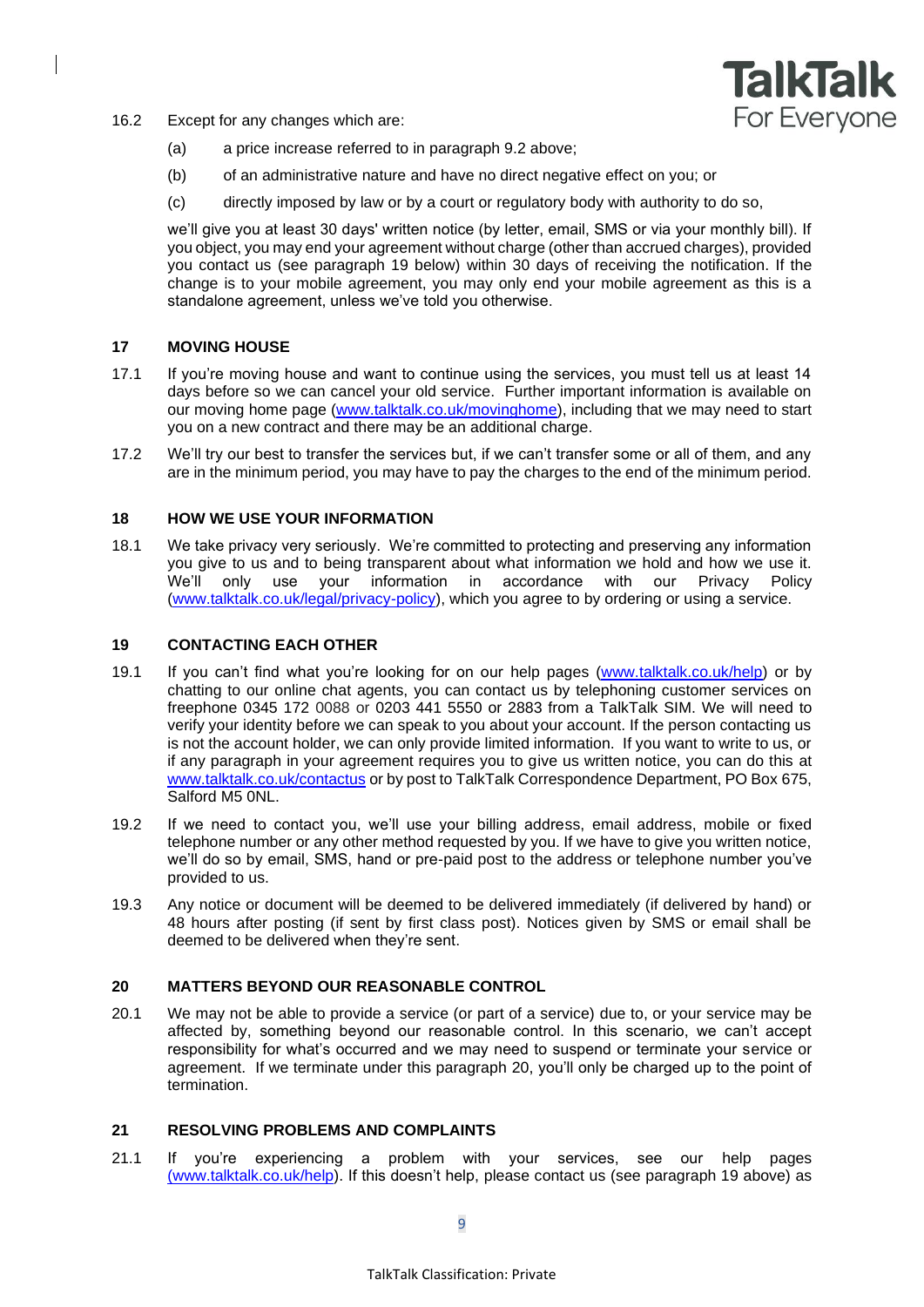

soon as possible. You must give us the opportunity to resolve your problems and continue to pay your bills whilst we investigate.

21.2 If you have a complaint, please see our Code of Practice [\(www.talktalk.co.uk/legal/code-of](http://www.talktalk.co.uk/legal/code-of-practice)[practice\)](http://www.talktalk.co.uk/legal/code-of-practice) and our Customer Complaints Code [\(www.talktalk.co.uk/complaintscode\)](http://www.talktalk.co.uk/complaintscode). These codes explain how you can complain to us, what you need to do to claim compensation and, if you're still unhappy, how you can settle your dispute by contacting an independent dispute resolution service or the European Commission's Online Dispute Resolution Platform. In certain circumstances, you will be entitled to automatic compensation (please see our help pages [\(www.talktalk.co.uk/help\)](http://www.talktalk.co.uk/help) for further details). Please note, you have additional rights as detailed in the Your Other Legal Rights section below.

### **22 YOUR OTHER LEGAL RIGHTS**

- 22.1 In addition to the rights set out in your agreement and your right to compensation, you have other legal rights, including:
	- (a) in relation to goods and digital content that are faulty or not as described:
		- (i) the 30 day short-term right to reject:
		- (ii) the right to a repair or replacement;
		- (iii) the right to a price reduction; or
		- (iv) a final right to reject;
	- (b) in relation to services that are not performed with reasonable skill and care:
		- (i) the right to ask for repeat performance; and
		- (ii) if repeat performance is impossible, or not done within a reasonable time without inconvenience, the right to a reduction in price; and
	- (c) the right to bring a claim for breach of contract for 6 years from the date of breach.
- 22.2 The legal rights noted in this paragraph are the main legal rights we think you need to know about when you take our services but you have many other legal rights. The above does not constitute legal advice. If you need further advice, you should seek independent legal advice or contact your local Citizens' Advice Bureau or Trading Standards office.
- 22.3 Nothing in your agreement or your right to compensation affects these legal rights.

#### **23 OTHER IMPORTANT TERMS**

- 23.1 You may not transfer the whole or any part of this agreement or service to anyone else without our written consent. We can transfer the whole or any part of this agreement or service to any third party.
- 23.2 Each paragraph in this agreement operates separately. If any court or relevant authority decides that any paragraph is unlawful, the remaining paragraphs will remain in full force and effect.
- 23.3 If we fail to insist that you perform any of your obligations under this agreement, or if we don't enforce our rights against you, or if we delay in doing so, that won't mean we've waived our rights against you or that you don't have to comply with those obligations. If we choose not to enforce any of our rights, we'll tell you in writing. This doesn't mean we'll do the same in the future.
- 23.4 This agreement is between you and us. No other person shall have any rights to enforce any of its terms except for our group companies.
- 23.5 This agreement is governed by the laws of England and Wales. We both agree to submit to the non-exclusive jurisdiction of the English courts. However, if you're a resident of Northern Ireland you may bring proceedings in Northern Ireland, and if you're a resident of Scotland, you may bring proceedings in Scotland.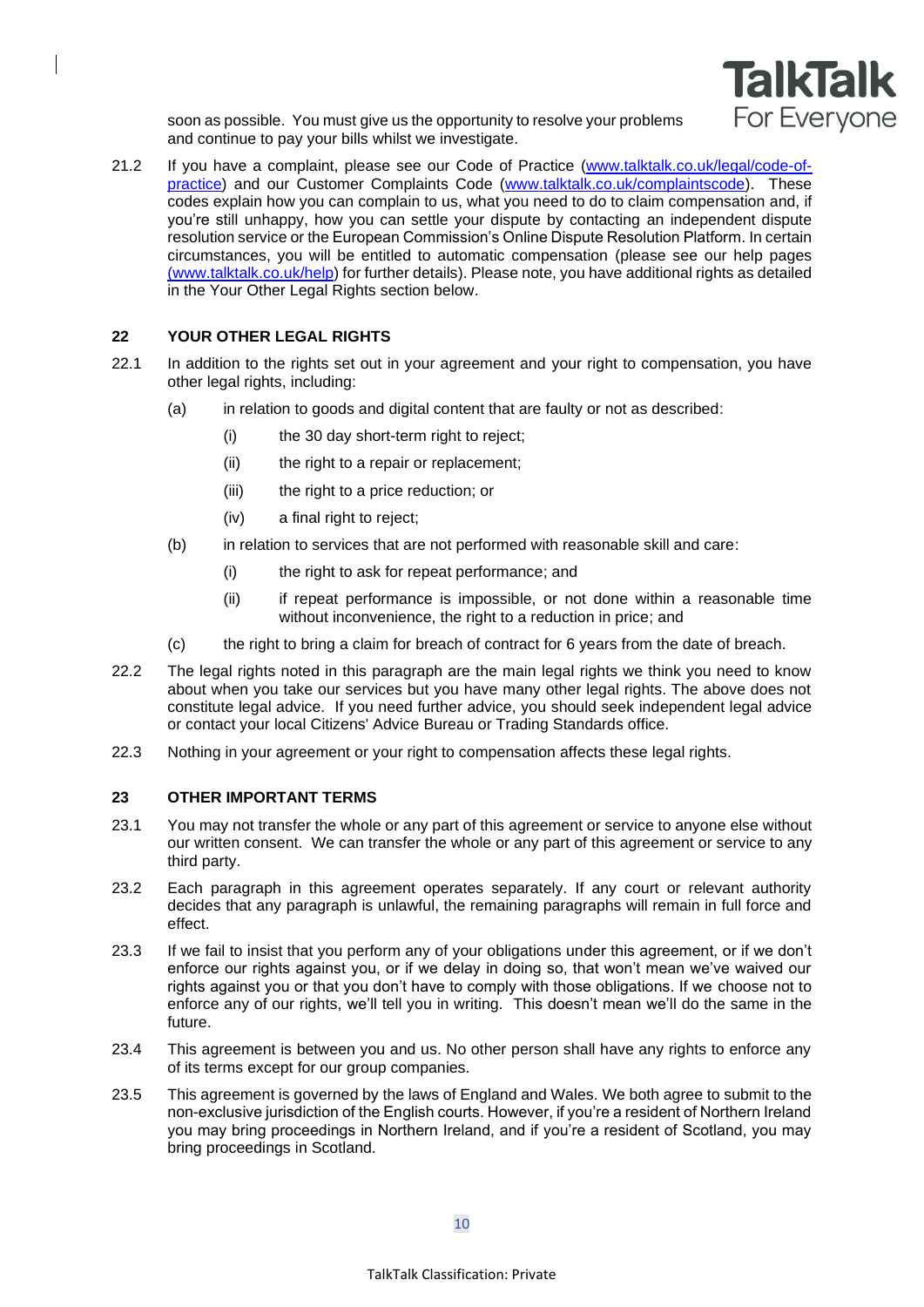

# **TALKTALK TELEPHONY TERMS AND CONDITIONS**

These are our telephony terms and conditions which, together with our customer terms and conditions, apply to all residential customers when they order telephony services from us.

## **1 ELIGIBILITY**

1.1 To take telephony services from us, you must take a fixed telephone and broadband line from us.

## **2 OUR TELEPHONY SERVICE**

- 2.1 When you take telephony services from us, we'll:
	- (a) switch you onto our network;
	- (b) provide a fixed broadband line and telephone service to you; and
	- (c) provide you with a telephone number.
- 2.2 You don't own any telephone number allocated to you. We may have to change this telephone number for various reasons, including if:
	- (a) we're instructed to by a regulator (e.g. Ofcom);
	- (b) we need to provide a new telephone line to your premises; or
	- (c) you move house.

If this is the case, we'll try to give you as much notice as possible.

## **3 ADDITIONAL CHARGES INFORMATION**

- 3.1 Calls are:
	- (a) charged based on your agreed package and in accordance with our pricing page [\(www.talktalk.co.uk/pricing\)](http://www.talktalk.co.uk/pricing). Our pricing page contains other important information about what you can and can't do with the telephony services;
	- (b) calculated using details of calls logged and recorded by us and other operators, which can take up to 90 days;
	- (c) charged based on the rate applicable when the call was made; and
	- (d) charged, and inclusive minutes deducted, in one minute increments (with any part minutes rounded up to the nearest minute). Individual charges are rounded up to the nearest penny.
- 3.2 If your package has inclusive call minutes:
	- (a) you can only call someone else for one hour at a time, after which standard charges will apply; and
	- (b) any unused minutes from one month can't be carried forward.
- 3.3 You can make free calls to other TalkTalk landline customers as long as you:
	- (a) call for no more than three hours at a time, after which standard charges will apply;
	- (b) only call telephone numbers starting 01, 02 and 03; and
	- (c) don't use a call divert facility.
- 3.4 We may place certain restrictions on your telephone line (e.g. in relation to premium rate telephone numbers or texts, or on international telephone numbers). See our help pages [\(www.talktalk.co.uk/help\)](http://www.talktalk.co.uk/help) for further details. If you want restrictions removed, please contact us (see paragraph 19 above).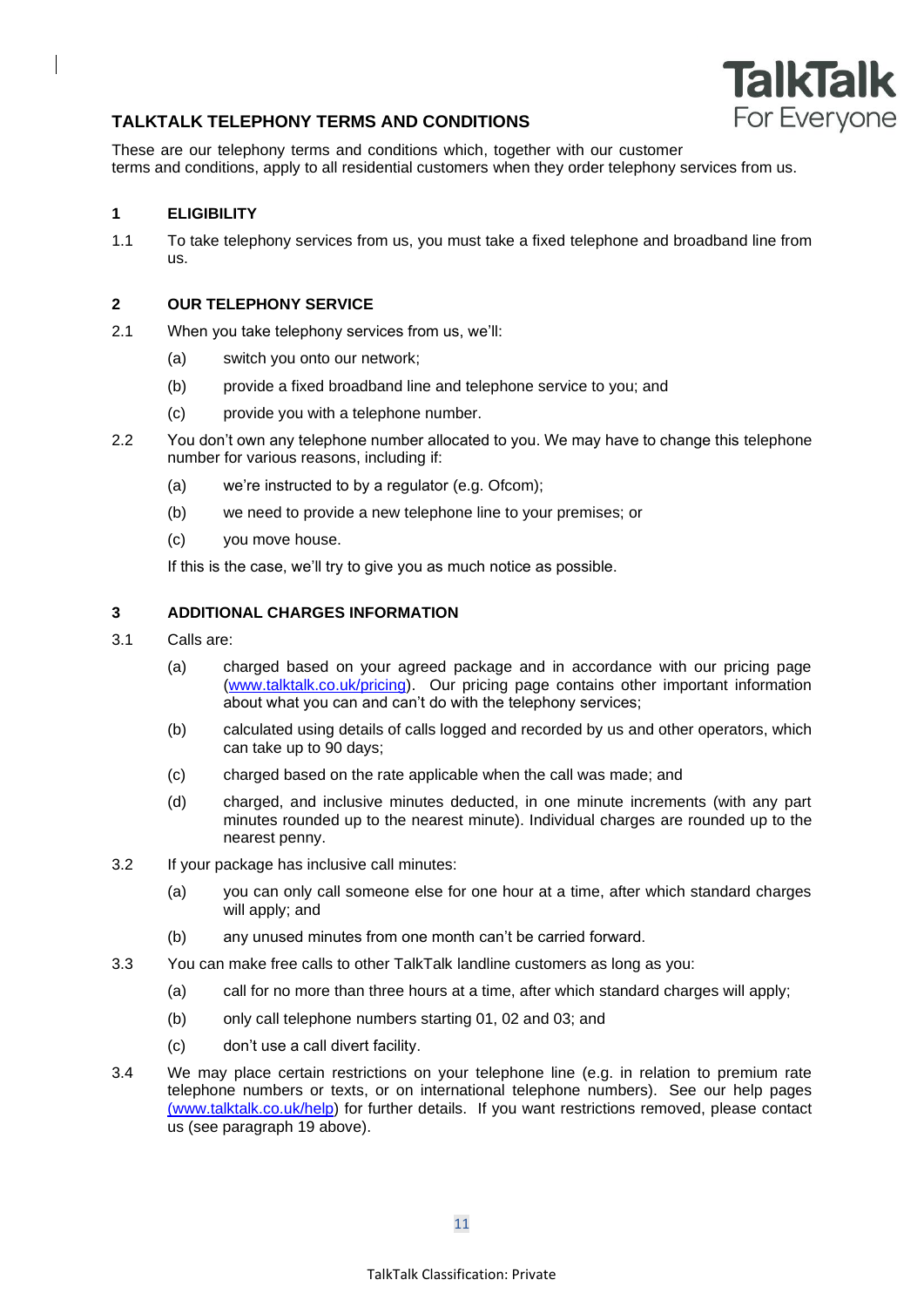

# **TALKTALK TV TERMS AND CONDITIONS**

These are our TV terms and conditions which, together with our customer terms and conditions, apply to all residential customers when they order TV services from us.

## **1 INTRODUCTION**

- 1.1 We offer two TV services:
	- (a) TalkTalk TV, which allows you to watch TV Boosts, e.g. the Sky Sports Boost, on your set top box or on the TV2Go app. These terms and conditions apply to the TalkTalk TV service; and
	- (b) TalkTalk TV Store, which allows you to watch on demand content, e.g. movies and TV shows, on your set top box or internet enabled device by purchasing such content from the TalkTalk TV Store. Further information about the TalkTalk TV Store (including the TalkTalk TV Store terms and conditions that apply when you use the TalkTalk TV Store [\(www.talktalk.co.uk/talktalktvstoreterms\)](http://www.talktalk.co.uk/talktalktvstoreterms)) can be found at [https://www.talktalktvstore.co.uk.](https://www.talktalktvstore.co.uk/)

## **2 ELIGIBILITY**

- 2.1 To take TalkTalk TV services from us, you:
	- (a) must take, and continue to take, telephony and broadband services from us. If this stops, we will also stop your TV services; and
	- (b) agree to:
		- (i) the YouView platform terms and conditions that are available at [www.youview.com/terms-conditions/product;](http://www.youview.com/terms-conditions/product) and
		- (ii) any end user licence agreement provided with our set top box.

## **3 OUR TV SERVICE**

- 3.1 If you take TalkTalk TV services then:
	- (a) we'll include certain channels and content in your Boosts, which we'll tell you about;
	- (b) we may have to change the channels and content we offer (e.g. because certain content is no longer made available to us). If so, we'll try to replace them with something else. We'll try to let you know in good time if this affects you;
	- (c) unless you're watching our TalkTalk TV service on the TV2Go app, you may only view it at your registered residential address;
	- (d) you must not:
		- (i) try to avoid any technical security measures we or others may have put in place;
		- (ii) make unauthorised or unlawful recordings of any content;
		- (iii) reproduce any content recording;
		- (iv) remove any proprietary notices from content;
		- (v) re-distribute or re-broadcast any content;
		- (vi) edit, modify, translate or create derivative works or adaptions of any content;
		- (vii) display any content in retail, business or commercial premises; or
		- (viii) sub-licence, transfer or assign any content to any third party;
	- (e) you may only view and record the TalkTalk TV service on our set top box; and
	- (f) you may lose your recordings if we have to replace your set top box, or if you stop subscribing to a channel that you made the recording from. In some very limited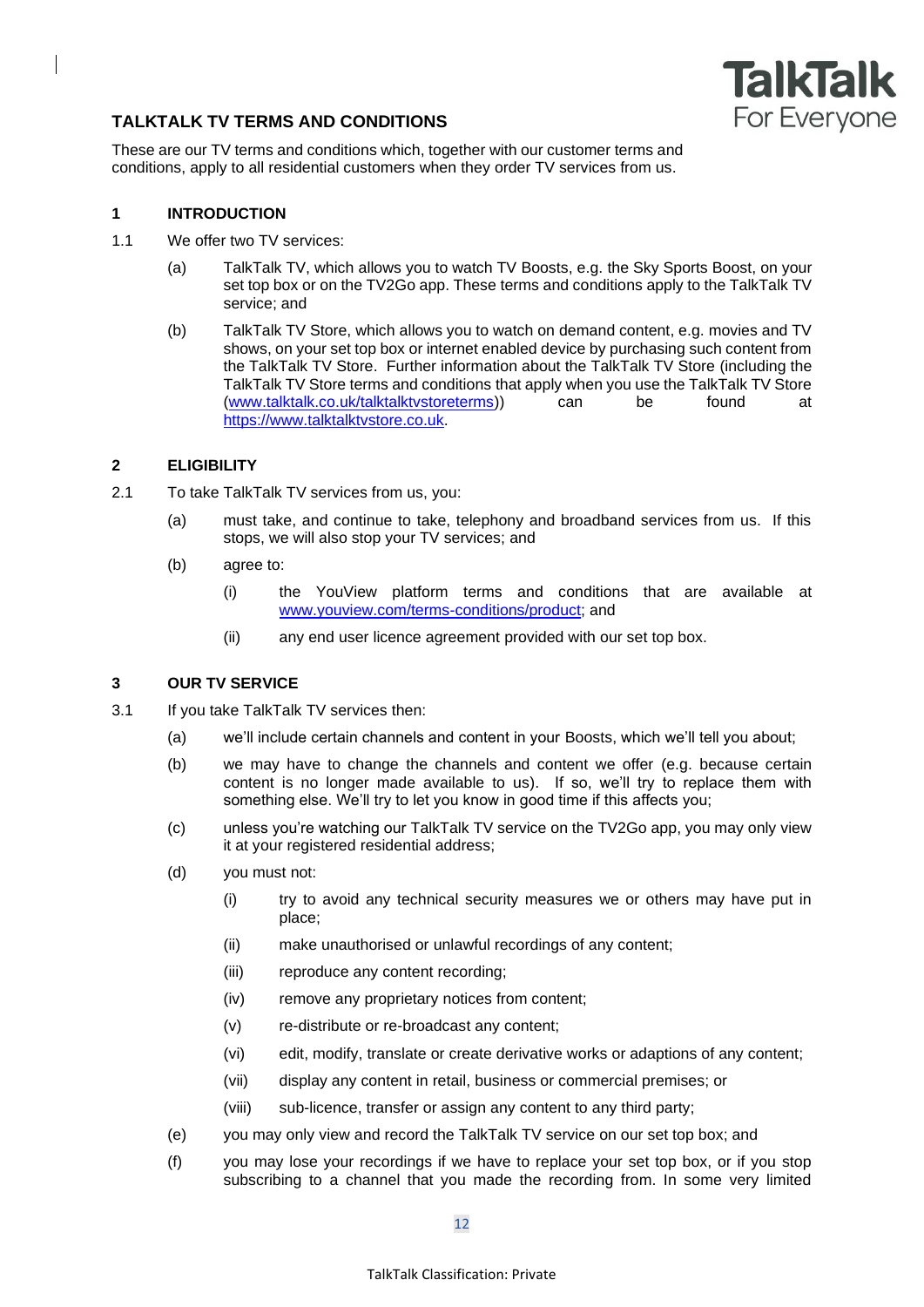

circumstances, you may also lose recordings if we have to upgrade or replace the software on your set top box.

### **4 EQUIPMENT**

- 4.1 To get the TalkTalk TV service, you'll need an aerial and a TV that has a spare HDMI connection to plug our set top box in to.
- 4.2 You must connect your set top box to our network via:
	- (a) a direct wire to your router; or
	- (b) powerline adapters.
- 4.3 We're not responsible for your TV aerial. We recommend you check how good your reception is by going to [www.talktalk.co.uk/tvaerial.](http://www.talktalk.co.uk/tvaerial)
- 4.4 If you use a third party set top box, the quality of your TV experience may not be as expected.

### **5 ADDITIONAL CHARGES INFORMATION**

- 5.1 We'll give you a PIN so you can order extra channels or content via your set top box (you can also do this via My Account at [www.talktalk.co.uk/myaccount\)](http://www.talktalk.co.uk/myaccount). You're responsible for the PIN and any charges arising from using it.
- 5.2 If you wish to connect your router to your set top box via powerline adapters, we can provide these to you for an additional charge.

### **6 WHAT ELSE WE NEED TO TELL YOU**

- <span id="page-12-0"></span>6.1 We provide some TV content on a buy and keep basis. If you buy such content:
	- (a) subject to paragraph [6.1\(b\)](#page-12-0) below, you can watch it on your set top box and two other compatible devices via our TV2Go app; however, you can only watch this content in standard definition on the TV2Go app, even if you bought a high definition version to watch on your set top box;
	- (b) and subsequently stop being a TalkTalk TV services customer, you can continue to access this content via our TalkTalk TV Store service, provided you agree to TalkTalk TV Store's terms and conditions [\(www.talktalk.co.uk/talktalktvstoreterms\)](http://www.talktalk.co.uk/talktalktvstoreterms); and
	- (c) we may block access to this content if you:
		- (i) don't pay for it; or
		- (ii) break your agreement in some other way in relation to that content.
- 6.2 We can't guarantee the accuracy or completeness of the electronic programme guide. It's your responsibility to check that the content being viewed is appropriate for the viewers. To assist, you can set up parental locks on certain content on the TV service (see our help pages [\(www.talktalk.co.uk/help\)](http://www.talktalk.co.uk/help) for more information).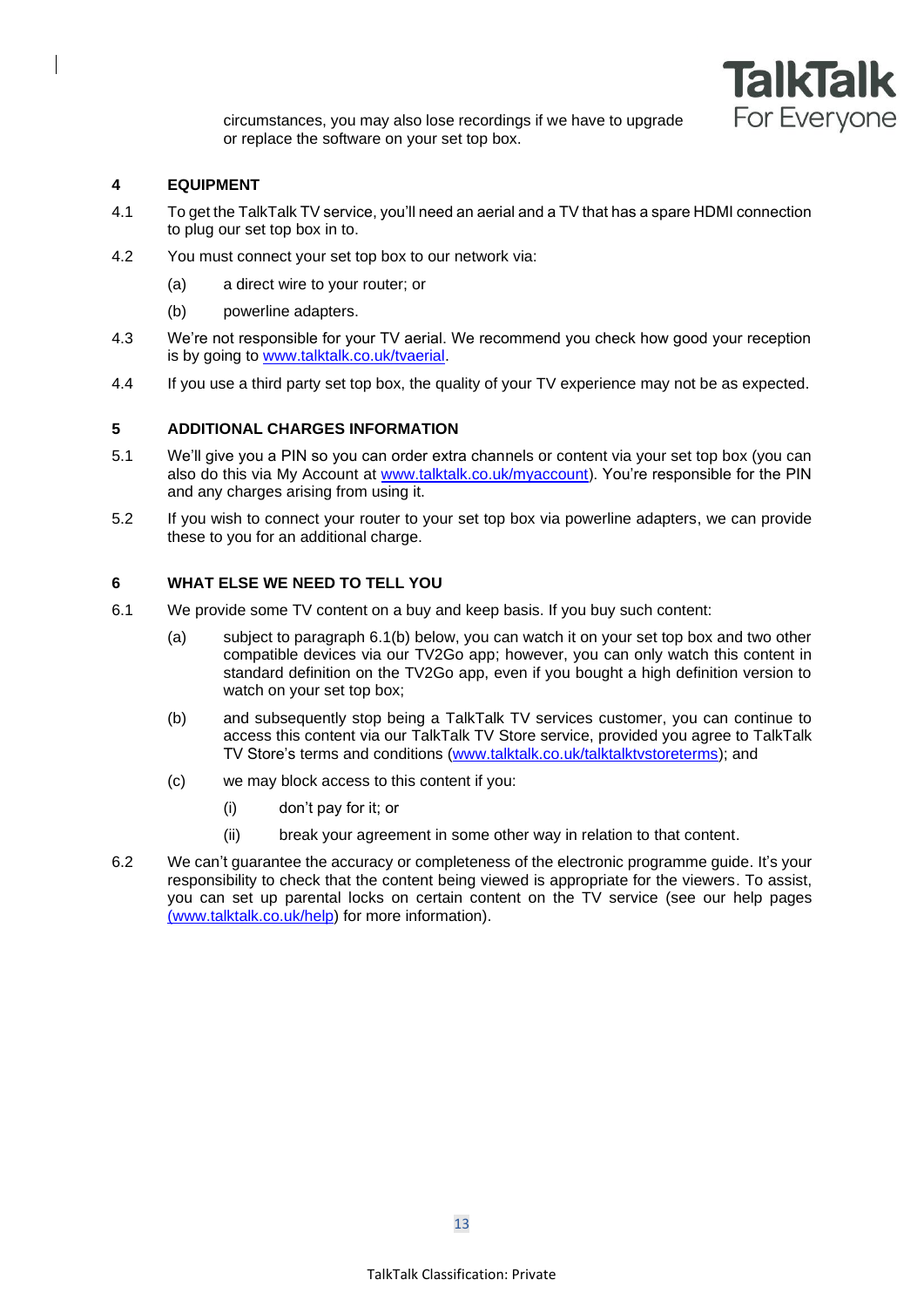

## **TALKTALK BROADBAND, FIBRE AND FULL FIBRE TERMS AND CONDITIONS**

These are our broadband, fibre and full fibre terms and conditions which, together with our customer terms and conditions, apply to all residential customers when they order broadband, fibre or full fibre services from us.

## **7 WHAT YOU NEED TO DO**

- 7.1 If you're transferring to us from another provider, there may be charges that you'll need to pay, which we'll tell you about in advance.
- 7.2 You need to have a computer to receive the broadband, fibre and full fibre services.
- 7.3 We may need you to install software on your computer; although we won't call and ask you to do this unless you've requested this. You should save and back up any data before installing this software. The software will give us access to your computer so we can diagnose and fix any problems you may experience. If you don't install the software, we may not be able to resolve such problems and we won't be responsible for any issues you may experience as a result of this.
- 7.4 You or we may need to modify your computer settings to make it work with the broadband, fibre or full fibre service. You should check these modifications don't invalidate any computer warranty you may have. If they do, we won't be liable for any modification carried out by you, us or our representatives.
- 7.5 To use some of our services or equipment, you may also need to have a mobile device (this does not need to be supplied by us or on our network) to authenticate your login, as part of multi-factor authentication or to download applications that support the services or the equipment. Minimum requirements for the operating system or browser may apply, but we will tell you what these are, if this is the case.

## **8 WHAT ELSE WE NEED TO TELL YOU**

- 8.1 When you order the broadband, fibre or full fibre service, you'll receive a welcome pack from us that will include estimates of the following speeds that you can expect:
	- (a) normally available download and upload speed;
	- (b) minimum guaranteed download speed;
	- (c) minimum upload speed;
	- (d) maximum upload and download speed; and
	- (e) advertised (headline) upload and download speeds (if we've included them in our advertising).
- 8.2 If our estimates are below our minimum requirements, we won't be able to provide the broadband, fibre or full fibre service to you.
- 8.3 We'll try to ensure you get the estimated speeds; however, we can't guarantee this. It may take up to two weeks from installation for your speeds to stabilise. If, after this period, you're regularly getting significantly lower download speeds, please contact us (see paragraph [19](#page-8-2) above) so we can try to help improve your speed. By regularly we mean that your download speed falls below the minimum guaranteed download speed on a daily basis for at least three successive days (whether continuously or intermittently) after you reported the problem to us. We'll try to fix the problem, but you must follow our reasonable instructions when we try to do so (including how to measure the relevant download speed on your line).
- 8.4 If after 30 days following your reporting of the problem to us, your download speed still regularly falls below the minimum guaranteed download speed, you may cancel the service without penalty. The 'minimum guaranteed download speed' is the fastest speed achieved by the bottom 10% of similar broadband customers adjusted to account for the impact of network congestion at peak time (for example, if there are 10,000 customers like you, then we'd compare you with the 1,000 customers who get the lowest speeds and the minimum speed would be the fastest speed of those 1,000 customers).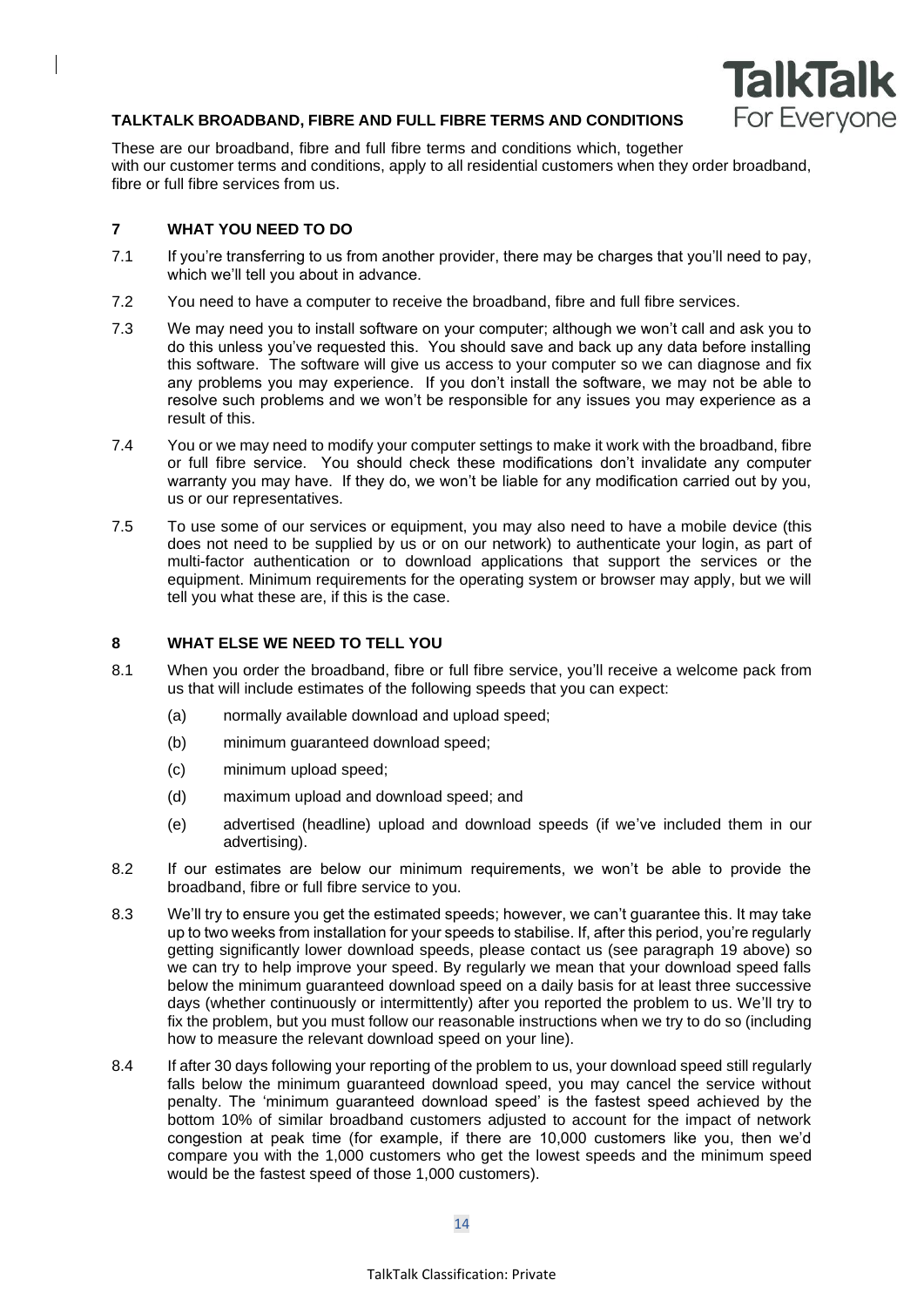

- 8.5 If we give you access to an email account and an email address:
	- (a) you don't own them;
	- (b) we may need to change your email address; and
	- (c) if you leave us, you can't keep them.
- 8.6 If you don't log into your email account for 180 consecutive days, we may close your account. We'll try to tell you before we do this.
- 8.7 We may need to block access to, or delivery of, any apparently unsolicited communications (e.g. spam). We may also use virus screening technology that deletes or alters emails or attachments.
- 8.8 If we provide storage space on our systems, we may impose limits, which we may vary from time to time (e.g. on the number of email accounts available, the number of emails you can store or the size of attachments you can send). We may reject or delete material that exceeds your limits.

#### **9 FULL FIBRE SERVICE**

- 9.1 Installation of the full fibre service, including installation of equipment inside or outside of your premises, may require the consent of others, e.g. a landlord or your neighbour if you share a driveway. You're responsible for ensuring these consents are obtained before we install, or a third party on our behalf installs, the full fibre service, including equipment. If you fail to obtain these consents, we may end your service or agreement, remove our, or our third party's, equipment and recover our reasonable costs, e.g. engineer costs.
- 9.2 If you take the full fibre service, the following terms will also apply:
	- (a) if your full fibre service:
		- (i) includes telephony services, these services will be provided over your broadband connection instead of a phone line. You should make sure your router is on and plugged in so you can make and receive calls. If there's a power outage at your premises, if:
			- (A) you use battery back-up units provided by us, the battery back-up units are designed so that you'll be able to make and receive calls from your TalkTalk service using the voice port on your router for at least one hour on a corded phone that is connected directly to your router. After this, the battery back-up units will run out and you won't be able to make or receive calls (including to or from emergency services) from your TalkTalk service until the power has been restored; or
			- (B) you do not use battery back-up units, you won't be able to make or receive calls (including to or from emergency services) from your TalkTalk service until the power has been restored; or
		- (ii) doesn't include telephony services, you won't be able to access a phone line and you'll be unable to make or receive calls (including to or from emergency services) from your TalkTalk service;
	- (b) certain TalkTalk features may not be available and we'll tell you about this if this is the case;
	- (c) upload and download speeds will depend on various factors, e.g.:
		- (i) type of connection i.e. wired or wireless;
		- (ii) capability of your device or computer;
		- (iii) number of connected devices in your property; and
		- (iv) home environment; and
	- (d) it will replace your broadband or fibre service if you already take one of these from us.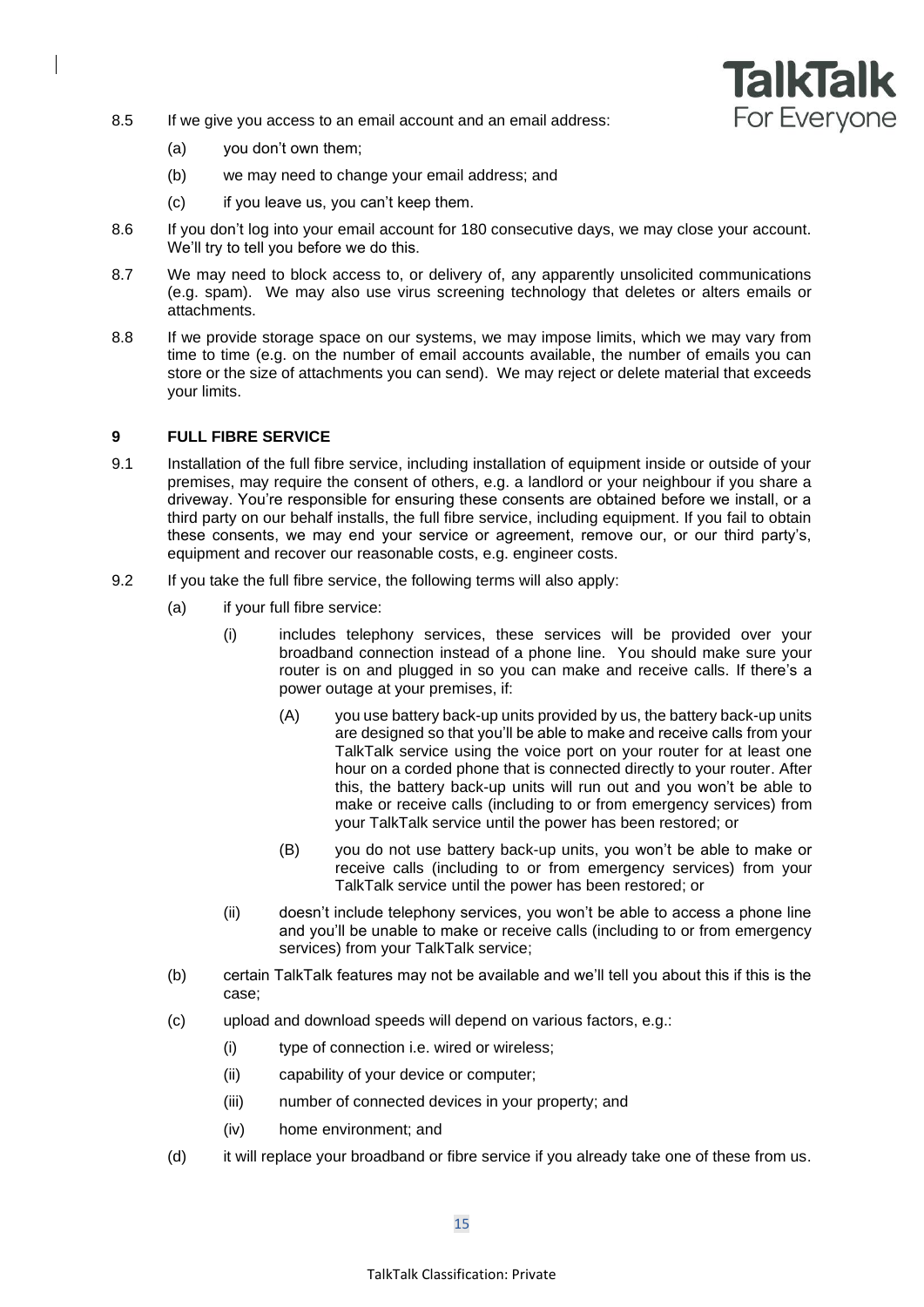

# **TALKTALK MOBILE TERMS AND CONDITIONS**

These are our mobile terms and conditions which, together with our customer terms and conditions, apply to all residential customers when they order mobile services from us.

# **1 ELIGIBILITY**

1.1 To take mobile services from us, you, or someone at your address, must take telephony or broadband services from us. As we give you discounted charges for this, if this situation changes, we may increase your charges to our standard rates.

### **2 OUR MOBILE SERVICE**

- 2.1 If you're transferring to us from another provider, and want to continue using your existing telephone number, you'll have to give us the Porting Authorisation Code (or PAC) from that provider (this code will only be valid for a limited period and can only be used once).
- 2.2 We:
	- (a) supply our mobile services in accordance with our Good Network Guidelines www.talktalk.co.uk/goodnetwork);
	- (b) may place certain restrictions on your SIM card (e.g. in relation to premium rate telephone numbers or texts, adult material or on international telephone numbers). See our help pages [\(www.talktalk.co.uk/help\)](http://www.talktalk.co.uk/help) for further details. If you want a restriction removed, please contact us (see paragraph 19 above);
	- (c) may need to change your SIM card, your telephone number or the network that our mobile services are provided from and we'll tell you if this is the case; and
	- (d) may place limits on the number of devices you can connect to our mobile service, which we'll tell you about prior to doing.
- 2.3 You:
	- (a) don't own any telephone number or SIM card allocated to you. You'll normally be able to transfer your telephone number to another provider but there may be technical reasons why this isn't always possible. We'll tell you if this is the case; and
	- (b) may not use the mobile service to artificially inflate traffic to any revenue share service.

### **3 MOBILE EQUIPMENT AND DEVICES**

- 3.1 You're responsible for mobile equipment once you've received it from us.
- 3.2 Not all mobile devices can receive our mobile services. Please contact us (see paragraph 19 above) to see if your mobile device is compatible.
- 3.3 Unless we tell you otherwise during the order process, we don't support mobile tethering, which is when a mobile device is used to supply internet access to other mobile devices.
- 3.4 If you buy a SIM only tariff, your current mobile device may be locked to another network. To unlock it, you may need to obtain an unlocking code from your current provider. If you enter an incorrect code, you may permanently block your device. We accept no liability for this.

## **4 ADDITIONAL CHARGES INFORMATION**

- 4.1 Charges are based on your agreed package and calls, texts and data are charged in accordance with our mobile pricing page [\(www.talktalk.co.uk/mobilepricing\)](http://www.talktalk.co.uk/mobilepricing) and our Price Guide (available on our mobile pricing page [\(www.talktalk.co.uk/mobilepricing\)](http://www.talktalk.co.uk/mobilepricing)). These contain other important information about what you can and can't do with the mobile services.
- 4.2 If:
	- (a) you ask us to provide any additional services not included in your plan, we may charge for these. We'll tell you the charges before you order them;